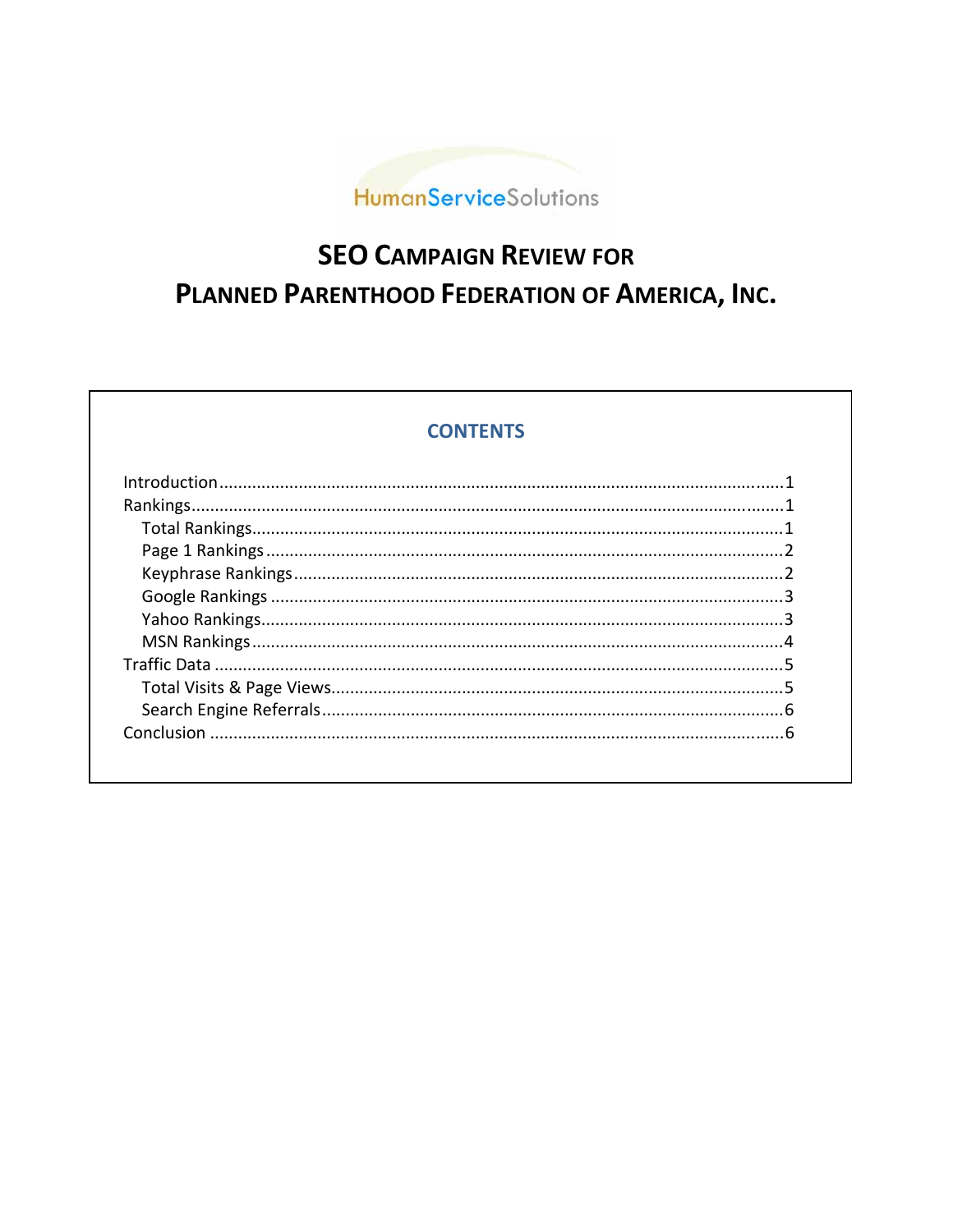

*Total Rankings have*

*increased 77%*

### **INTRODUCTION**

The following document outlines search engine optimization (SEO) campaign results for PlannedParenthood.org, a popular health information website with over a million monthly visitors on average.

This analysis provides examples of significant increases in search rankings for target terms across major search engines (Google, Yahoo, MSN), as well as increases in search engine referrals and overall site traffic during a four month period (July 2008 – October 2008).

These gains are largely attributable to Planned Parenthood's implementation of SEO best practices and recommendations, as directed by Human Service Solutions (HSS), including key term research, optimization of browser titles and page headers, internal linking strategies, URL redirects and content optimization.

#### **RANKINGS**

### **Total Rankings**

Since Baseline (July of 2008), total rankings within the top 3 search engines (Google, Yahoo!, and MSN) for PlannedParenthood.org have increased by 77%.

There was an increase of 87 total rankings from July, 2008 to October, 2008, thus significantly increasing Planned Parenthood's search visibility and the capacity for attracting targeted traffic.



**HumanServiceSolutions** © 2008 Human Service Solutions, LLC · www.hswsolutions.com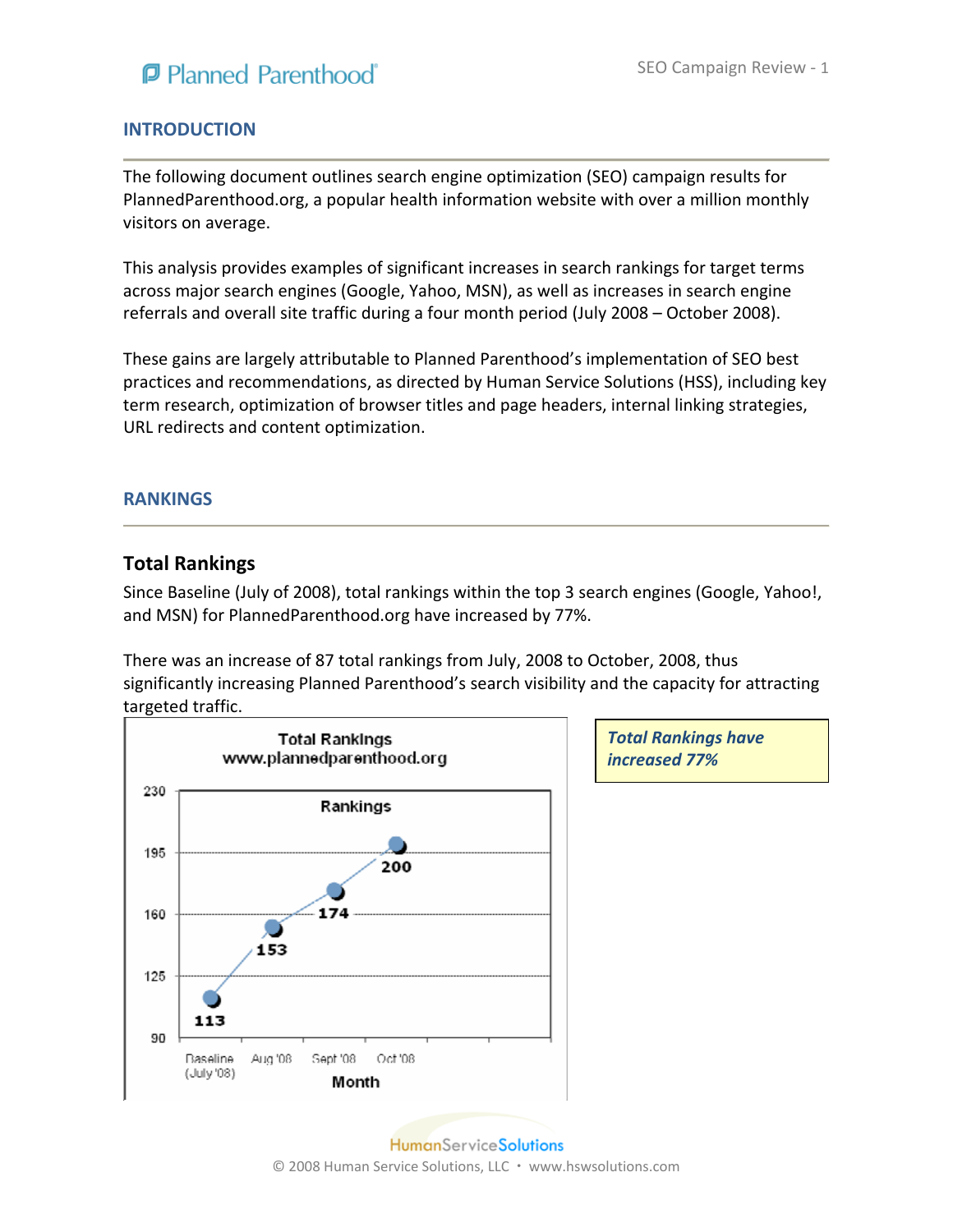# **P** Planned Parenthood

## **Page 1 Rankings**

Page 1 rankings also saw a large increase within the 3 major search engines with an 83% improvement from Baseline (July '08):



*Page 1 Rankings have increased 83%*

## **Keyphrase Rankings**

A total of 47 keyphrases were ranking at Baseline. Since then, the number has increased by 53% (72). During Baseline, 26 unique keyphrases were enjoying Page 1 rankings. Since then, the number of unique keyphrases has increased to 43 ‐ a 65% jump. Below is a chart of the increase in keyphrases ranking from Baseline:



*The total number of keyphrases ranking has increased 53%*

*The number of keyphrases with a Page 1 ranking has increased by 65%*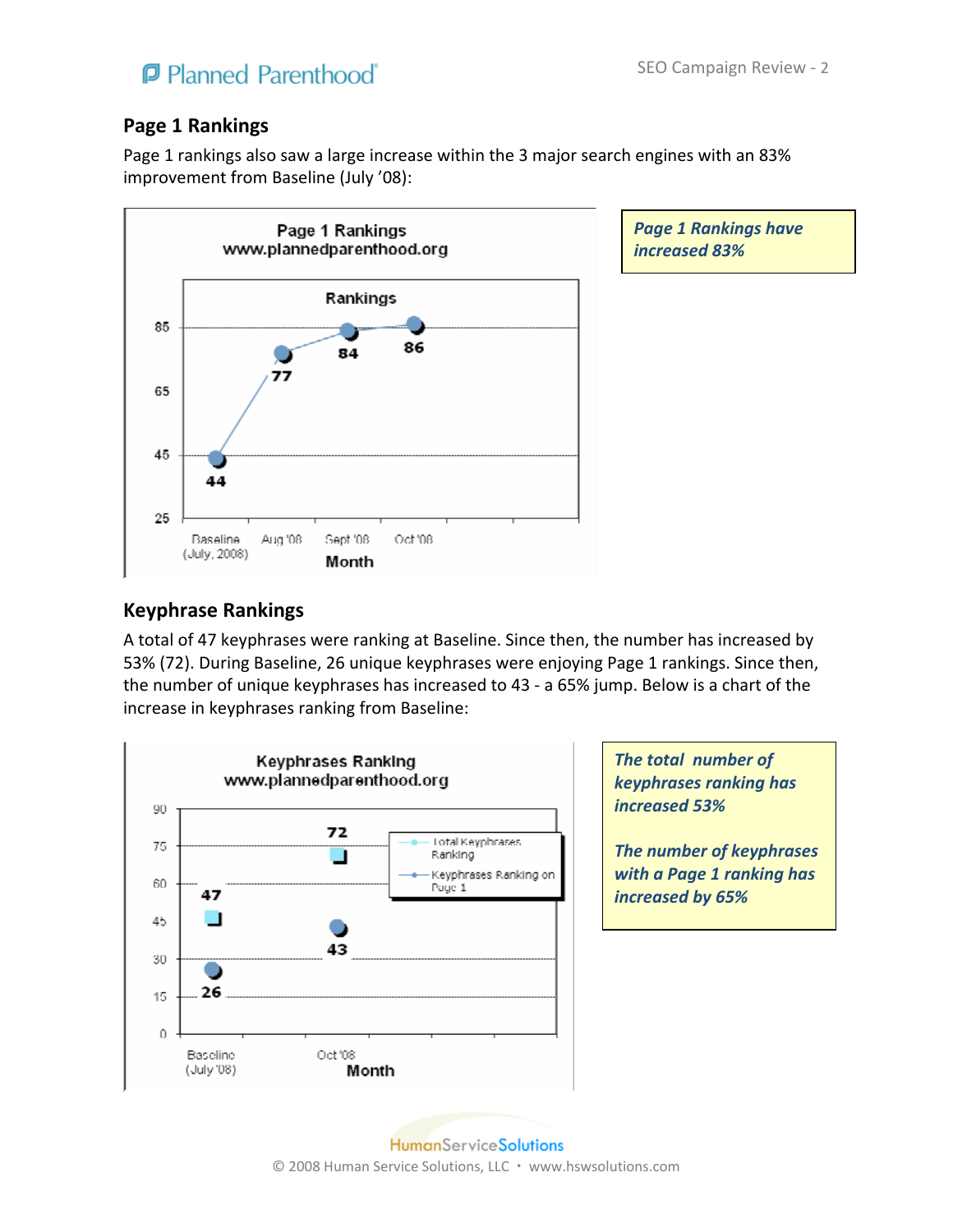# **P** Planned Parenthood

# **Google Rankings**

Within Google, the largest search engine which owns almost 65% of the search engine landscape, total rankings from Baseline nearly tripled (152%). Page 1 rankings in Google jumped up from 9 to 32 (255%). In fact, the number of Page 1 Google rankings in October 2008, was greater than the total number rankings at Baseline (see below):



*Google Page 1 rankings have increased by 255%*

*Total Google rankings have increased by 152%*

# **Yahoo Rankings**

Within Yahoo!, the second largest search engine (28% search engine landscape), Planned Parenthood enjoyed over a 68% increase in total Yahoo rankings and another 52% in Page 1 rankings from Baseline (see below):



*Total Yahoo rankings have increased by 68%*

*Yahoo Page 1 rankings have increased by 52%*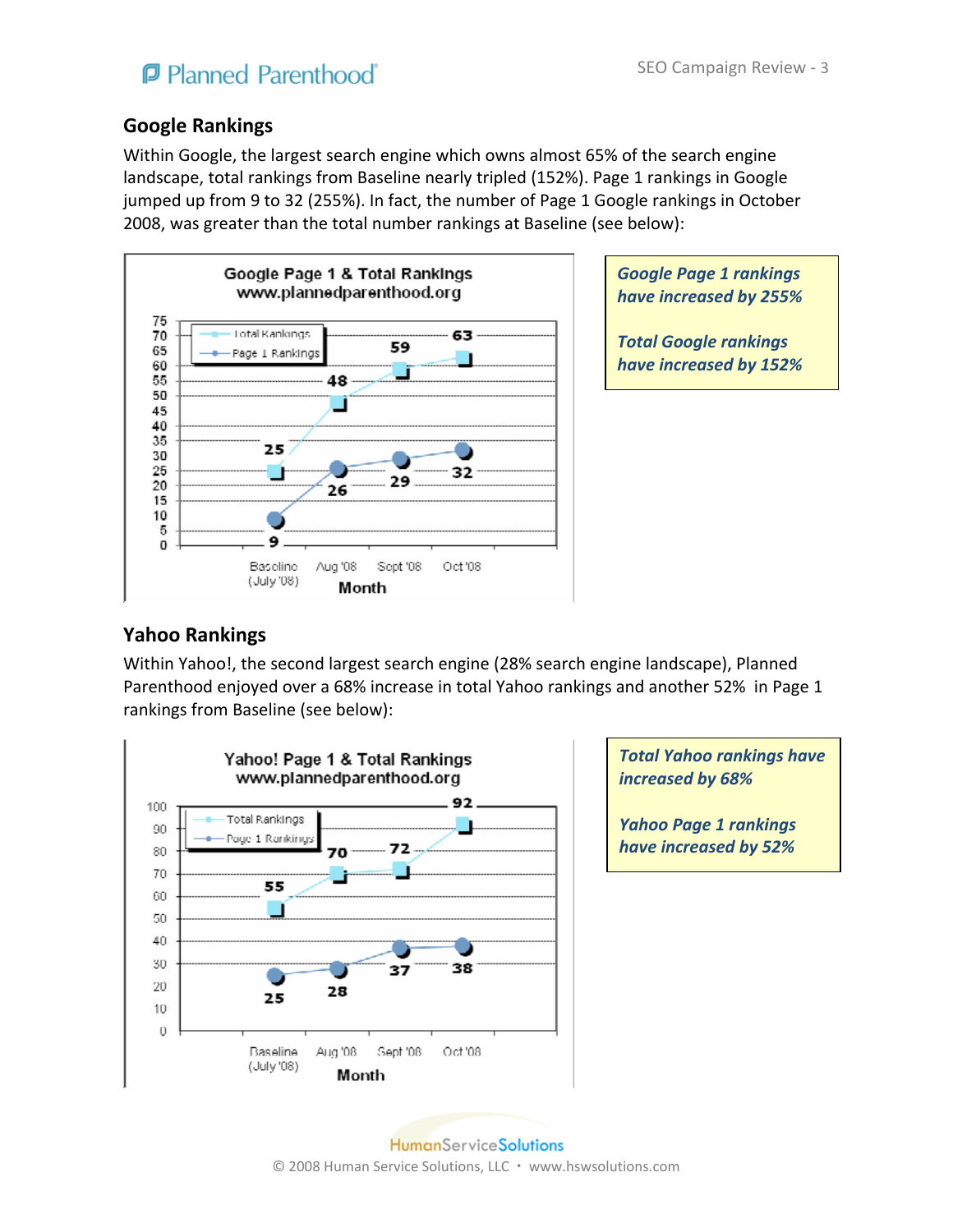### **MSN Rankings**

Within MSN, the third largest search engine (9.8% search engine landscape), Planned Parenthood.org Page 1 rankings increased by 60% since Baseline and total rankings went up an astonishing 150% (see below):



*Total MSN rankings have increased by 150%*

*MSN Page 1 rankings have increased by 60%*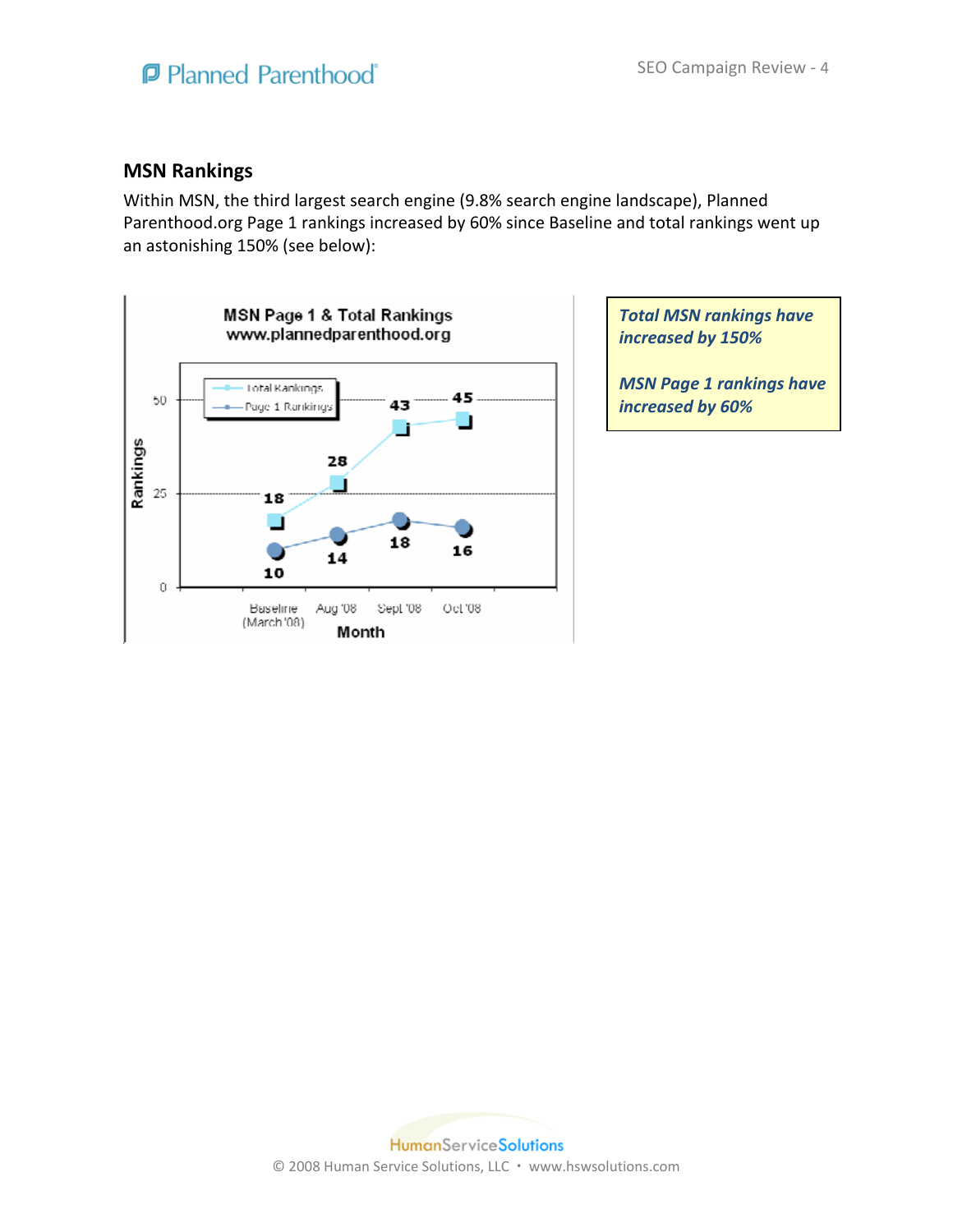### **TRAFFIC DATA**

### **Total Visits & Page Views**

Through Google Analytics, HSS was able to monitor site traffic and visitor statistics for PlannedParenthood.org, and better understand how users found the website. Prior to the implementation of SEO recommendations, PlannedParenthood.org had almost 800,000 visits in June, 2008. Current traffic from October of 2008 reached over 1 million visits (1,019,677), an increase of 29% from Baseline. Page views also increased by over 500,000 from Baseline, marking a 14.1% increase in October, 2008.